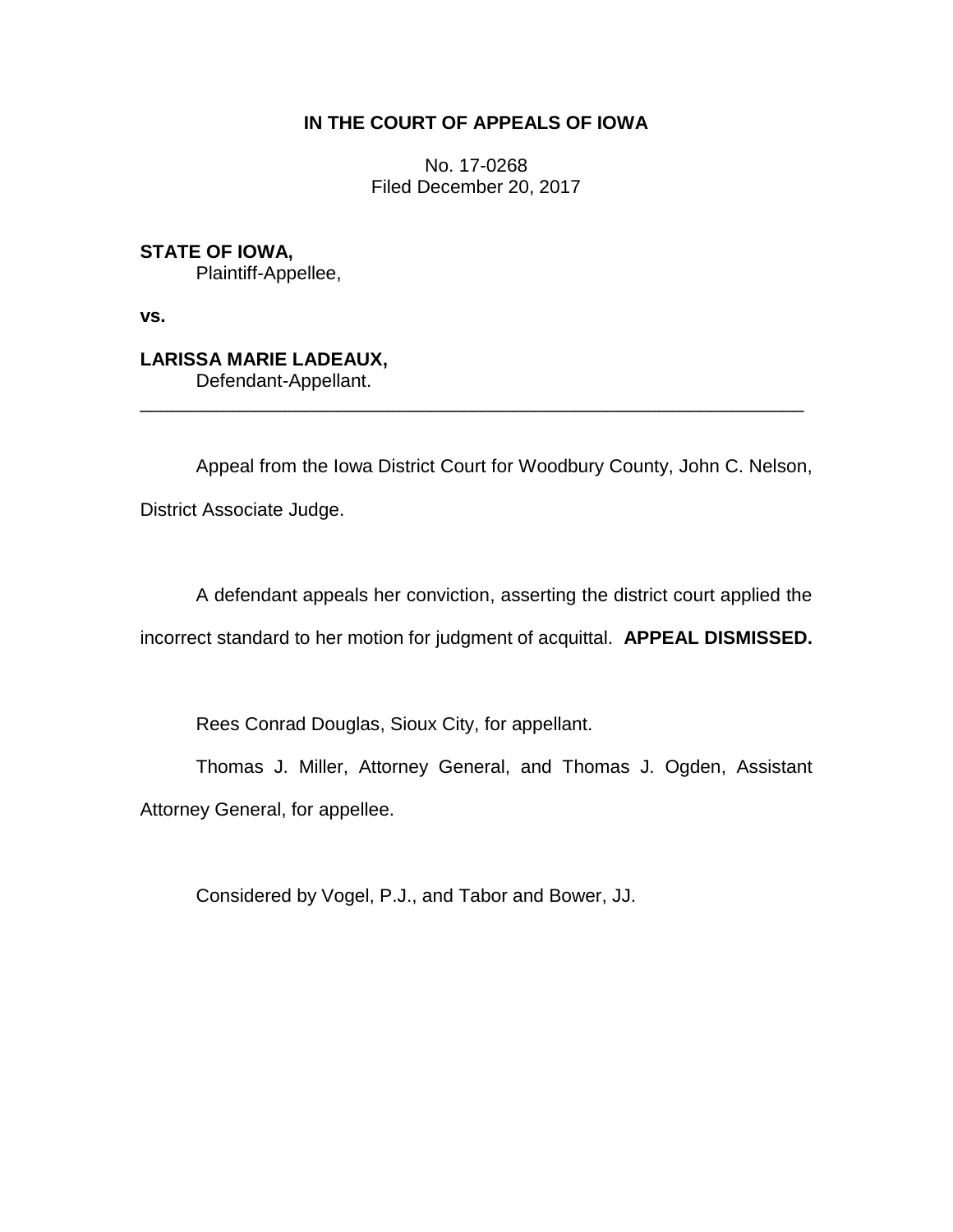## **VOGEL, Presiding Judge.**

Larissa LaDeaux appeals following her conviction for domestic abuse assault, a simple misdemeanor,<sup>1</sup> asserting this case must be remanded because the district court applied the wrong standard to her motion for judgment of acquittal. While not addressed by the parties, this court notes LaDeaux does not have the right to appeal her simple misdemeanor conviction. *See* Iowa Code § 814.6(1)(a), (2)(d) (noting a defendant does not have the right of appeal following a final judgment of sentence for a simple misdemeanor but can only seek discretionary review); *Tyrrell v. Iowa Dist. Ct.*, 413 N.W.2d 674, 675 (Iowa 1987) ("Under section 814.6, a defendant convicted of a simple misdemeanor in district court has no appeal as a matter of right. He would, of course, have the right to apply for a discretionary review under section 814.6(2)(d).").

LaDeaux did not file an application for discretionary review under Iowa Rule of Appellate Procedure 6.106, but instead, she filed a notice of appeal under rule 6.102(2). However, this failure is not fatal to her claim because, pursuant to rule 6.108, when a party seeks the wrong form of review, "the case shall not be dismissed, but shall proceed as though the proper form of review has been requested." We therefore consider LaDeaux's notice of appeal and accompanying appellate brief to be an application for discretionary review under rule 6.106.

Pursuant to rule 6.106(2), discretionary review may be granted "upon a determination that (1) substantial justice has not been accorded the applicant, (2) the grounds set forth in rule 6.104(1)(d) for an interlocutory appeal exist, or (3) the

 $\overline{a}$ 

<sup>1</sup> *See* Iowa Code § 708.2A(2)(a) (2016).